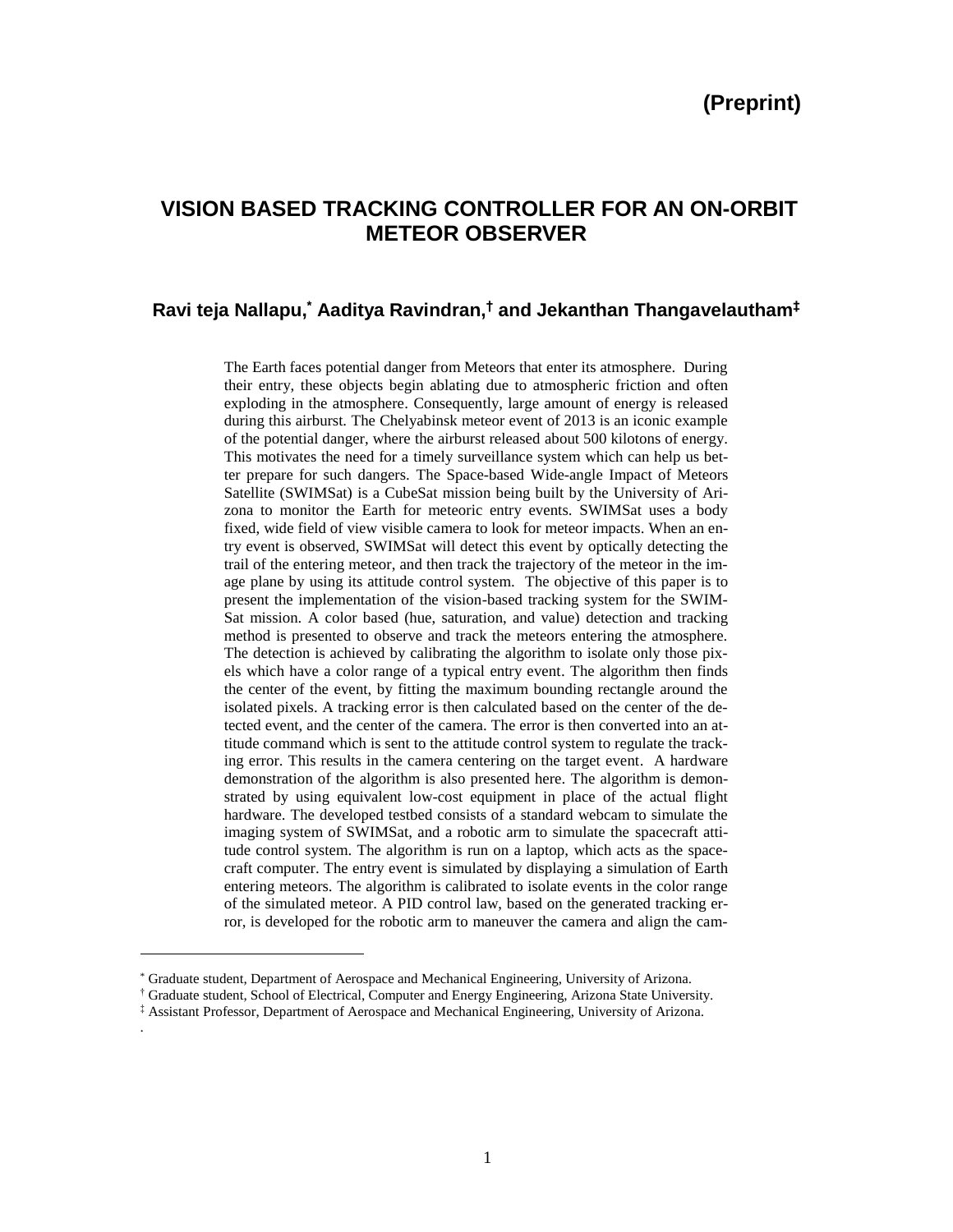era center with the center of the detected event. The results of the demonstration show that the controller can achieve stable tracking within 3 seconds. These results show promise that such a tracking system can indeed enable SWIMSat to detect and track meteor entry events.

# **INTRODUCTION**

On February 15, 2013, a 17 m meteor entered the Earth's atmosphere near Chelyabinsk, Russia culminating in a violent airburst that released 500 kilotons of energy. Fortunately, the airburst occurred at 30 km altitude<sup>1</sup>, causing no casualties, but several injuries and much property damage was incurred at the site. These events are not too rare and are expected once every 50 years. Between 1988-2018, US government sensors recorded at least 604 meteor events of various energies ranging from 0.1 Kiloton to the 500 kilotons all around the world<sup>2</sup>.



**Figure 1. The entry of the Chelyabinsk meteor observed from the ground just before its airburst.**

Meteoritic impacts, such as the Chelyabinsk, are a classic example of the dangers posed by atmospheric entry events. Objects of about 1-50 m diameter may be impacting an order of magnitude more frequently than usual, perhaps due to recent breakups or other dynamical events. Particularly, objects of diameter 10 m and larger, upon atmospheric entry can cause explosions leading to a release of few hundreds of kilotons of energy<sup>3</sup>. Similar risks also exist from man-made objects such as long-range missiles and reentering space debris<sup>4</sup>.

A problem that is common to all these reentry events is that, most of these events are recorded after their impact, which is often too late. This mandates the need for having a space-based monitoring network which can provide early warning when a dangerous meteor entry event occurs.

The SWIMSat<sup>3,7</sup> mission being built by the University of Arizona, aims to make the first step towards building such a network of Earth monitoring spacecrafts for improving the space situational awareness (SSA) of meteor entry events. SWIMSat is a 3U CubeSat, which will be deployed in Low Earth Orbit (LEO) with an optical camera as its payload. SWIMSat's mission is to perform long-term, dedicated observations of Earth. The onboard spacecraft computer continuously runs an event detection algorithm on the lookout for fire trails of ablating meteorites. Once an event is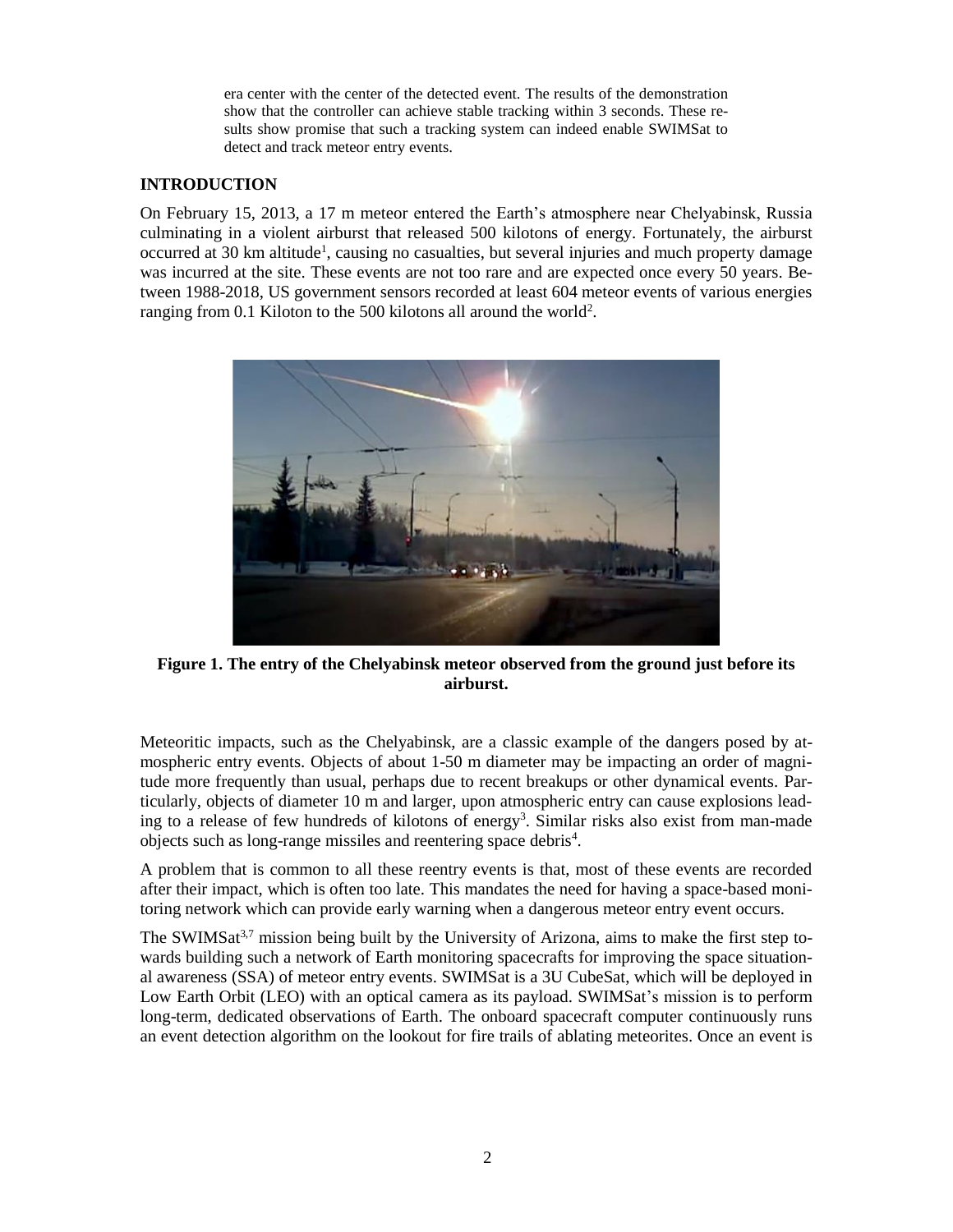detected, the algorithm estimates a tracking error based on the difference in centers of the entry event and the camera in the image plane. The tracking error is used by the onboard computer to generate an attitude correction command which is then sent to the onboard reaction wheels.

The objective of this paper is to present the implementation of the vision-based tracking algorithm for the SWIMSat spacecraft. Hardware-in-the-loop testing of the algorithm is carried out, and the results of the testing show promise that such a system can indeed be deployed on SWIM-Sat for its meteor observing mission. The paper proceeds by first presenting a brief overview of the SWIMSat mission, where the concept of operations and major subsystems are described. Following this, the algorithm for the vision-based tracking system is described. Then a detailed description of the hardware testing of the algorithm is provided, followed by the results of this demonstration. Finally, a summary of the work is provided along with a discussion of the achievements and future direction for the vision based tracking software onboard the SWIMSat spacecraft.

## **SWIMSAT MISSION**

As mentioned above, the Space-based Wide-angle Imaging of Meteors Satellite (SWIMSat) is 3U CubeSat to observe meteors during their atmospheric entry $3.7$ . Once an entry event is observed, it is detected by isolating the fiery trail being lit. This event is then tracked till the entry phase of the meteor is completed, after which the meteor trail is extinguished. Once no event is detected the spacecraft reenters its observing mode. The concept of operation of the SWIMSat mission is presented in Figure 2.



**Figure 2. Concept of operation for the SWIMSat mission**

As seen in Figure 2, once the spacecraft is commissioned and calibrated, the spacecraft begins its meteor observing phase, where the camera uses its body fixed camera to point to the center of Earth. SWIMSat uses a CMOS camera PHY367C coupled with a wide-angle field of view lens: Tech Spec C, which provides a field of view of 143 Deg. Once an entry event is observed, the onboard algorithm will detect the event by a color detection thresholding and centroiding algorithms, which compute an attitude error: the difference between the center of the observed event, and center of the camera. The algorithm runs on the onboard command and data handling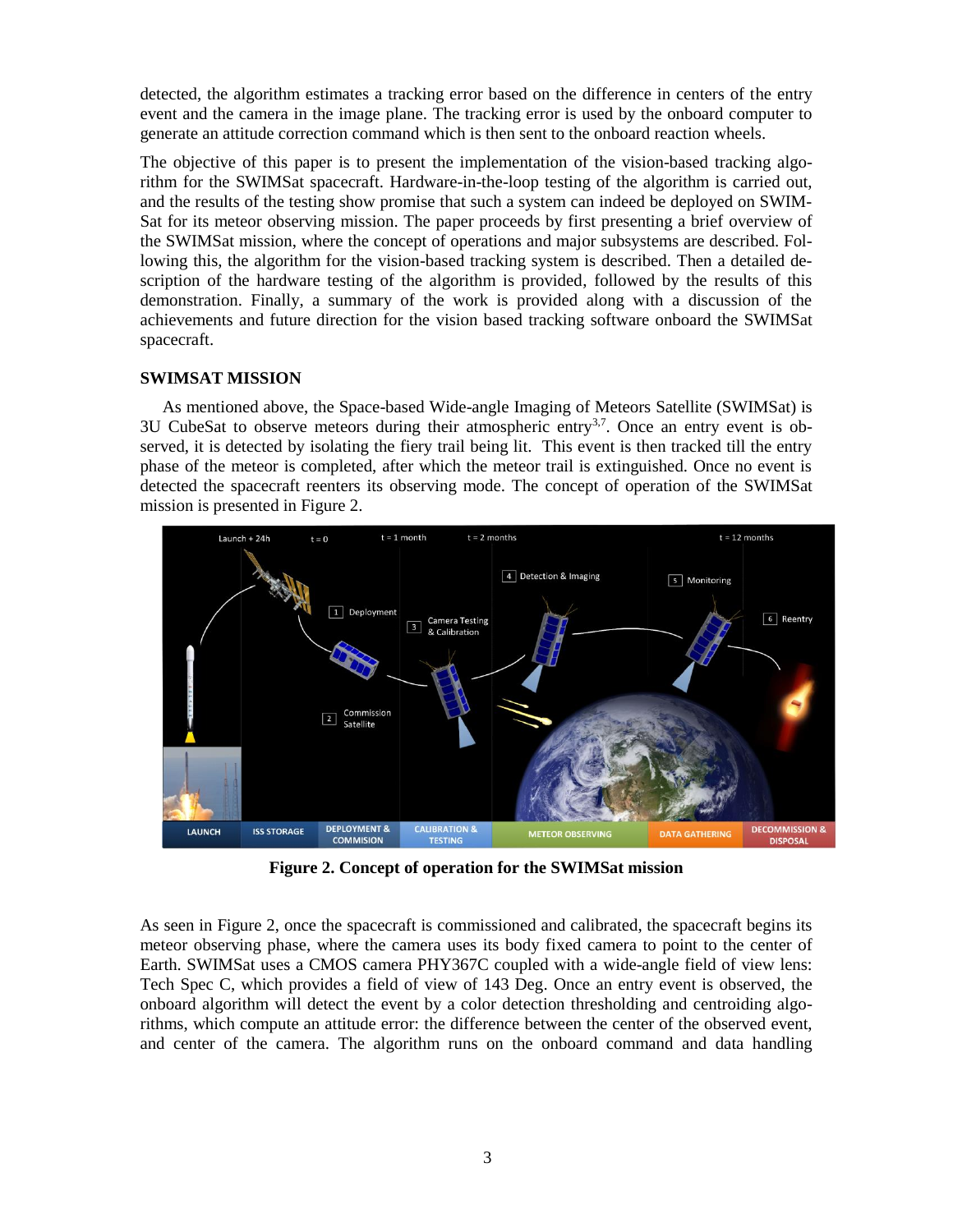(CD&H) subsystem. SWIMSat has selected the CSP C&DH board by Space Micro. A proper functioning of the algorithm also requires a calibration of the camera to establish the thresholding limits, which will be presented in the next section.

The error is then regulated by the onboard attitude control system. SWIMSat uses MAI-400 by Maryland Aerospace Inc, for its attitude determination and control system (ADCS). The ADCS has 3-axis reaction wheels, and 3-axis magnetorquers, along with an attitude determination suite to maneuver the spacecraft towards the desired attitude. The process is repeated until the entry event is finished. After the data is gathered by the spacecraft, SWIMSat will downlink the data using a UHF radio system. The radio communication system consists of the AstroDev Litium-1 radio and a Nanocom ANT 430 antenna. A sectional view of the SWIMSat spacecraft along with its different subsystems is presented in Figure 3.



**Figure 3. Sectional view of the SWIMSat spacecraft to present various subsystems**

#### **THE ALGORITHM**

The vision-based detection algorithm works by using observing events within a certain color range. The color of an object is described by a 3 parameter cylindrical coordinates: huesaturation-values  $(HSV)^5$ . Therefore, detecting an event in this system can be accomplished by observing objects only in a defined range of hue-saturation value coordinates as presented in Equation 1:

$$
(h_{min,5min,1min}) \le (h,s,v) \le (h_{max,5max,1max}) \tag{1}
$$

The values of minimum and maximum coordinates in Equation 1 are determined during calibration, where the spacecraft camptures images of known entry event without detecting them. These images are downlinked, to the ground station where they are processed to determine the bounds. The bounds are then uplinked to the SWIMSat, where it is now ready to begin its observing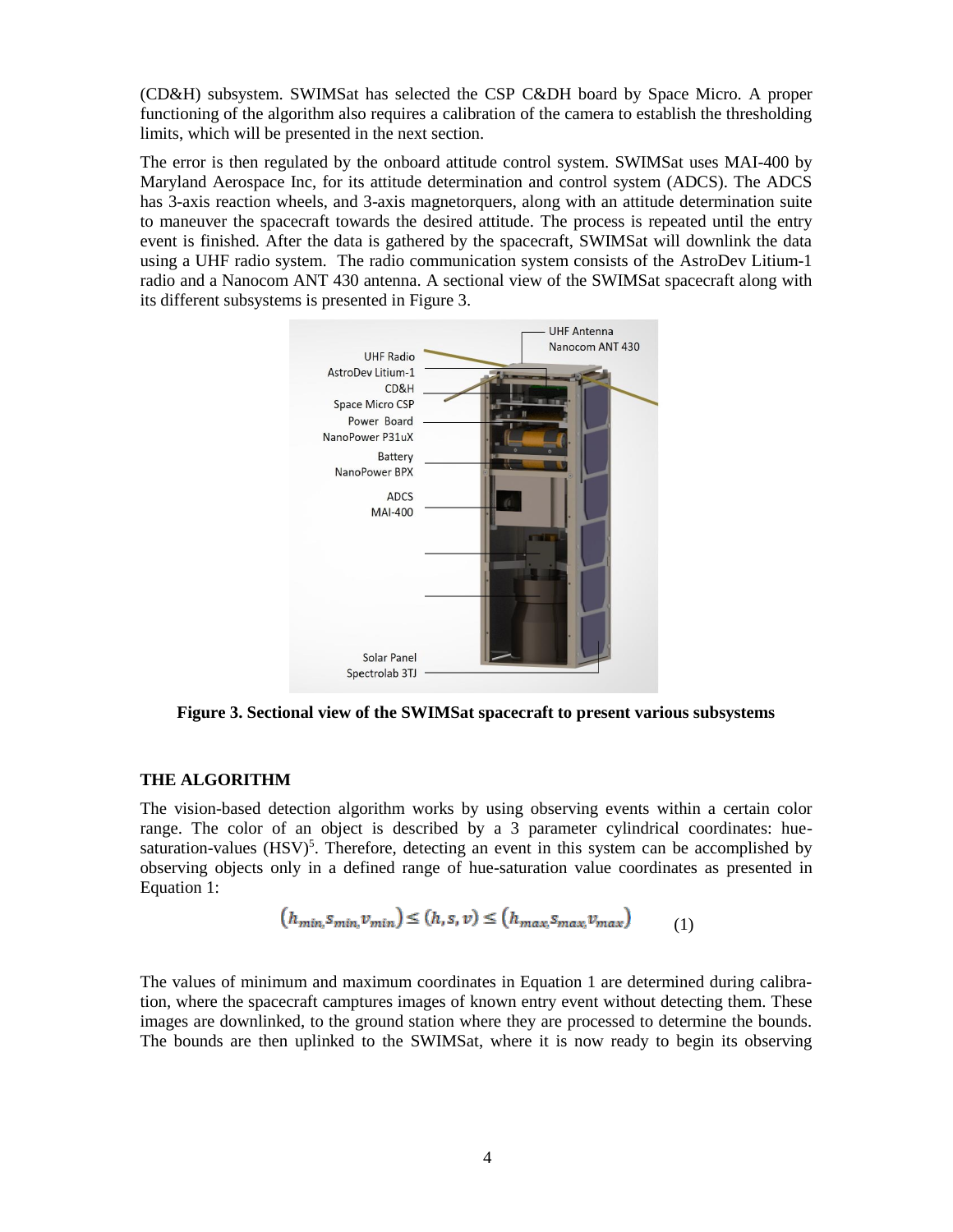phase. Therefore, in the observing phase, the SWIMSat computer will isolate only those pixels which fall in the thresholded range, as shown in Figure 4.



**Figure 4. Camera view of SWIMSat is shown on the left, and the corresponding thresholded image shown on the right. Once thresholded, the algorithm draws the largest rectangle around the pixels.**

In the second part of the algorithm, those image frames flagged to contain meteor events is automatically stored. During this phase, the event is tagged by drawing a bounding rectangle around the largest set of pixels that span the thresholded view as shown in Figure 4. This is accomplished by extracting color contours in the thresholded view and then fitting the maximum bounding rectangle around these contours<sup>6</sup>. The location of the center of this event rectangle, in the image space relative to the center of the image, is used to correct the attitude of the spacecraft. The geometry of the meteor detection in a 2-dimensional image space is presented in Figure 5. The position error of the event with respect to the center of the camera can be given by Equation 2 as:

$$
(x_{\text{err}}, y_{\text{err}}) = (x_e - x_c, y_e - y_c)
$$
 (2)

Where the subscripts err, e and c denote the coordinates for error, event and camera respectively.



**Figure 5. Image frame coordinate system to show the coordinates of the center of the image and center of the detected event.**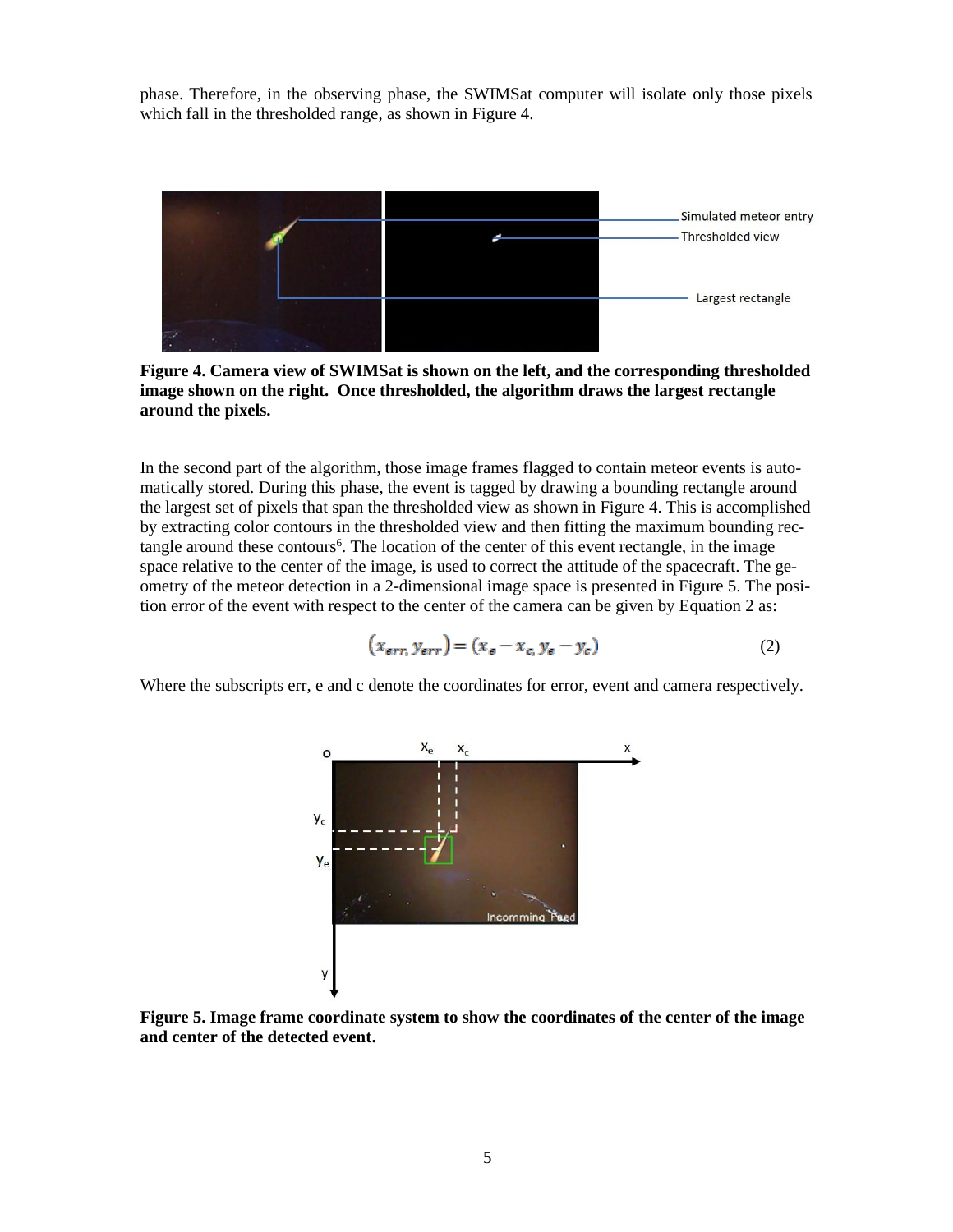The position errors generated in Equation 2 are used to generate reference commands for the ADCS subsystem to align the camera center with the center of the event. Figure 6 provides a summary of the vision-based tracking algorithm.



**Figure 6. Algorithm for the vision-based tracking controller of SWIMSat** 

## **TESTING**

To demonstrate the performance of the algorithm, a testbed was constructed to simulate meteor entry. The spacecraft in this setup is simulated by a computer webcam. The camera is mounted on a robotic arm setup which can move in the image space shown in Figure 5. The robotic arm is used as a simulator for the ADCS subsystem. The robotic arm and the camera are connected to control computer which simulates the C&DH subsystem.

A graphical simulation of meteors entering the Earth's atmosphere was developed using the 3D vector graphics module of MATLAB. These simulations are placed in the field of view of the camera as shown in Figure 7. After calibrating the images, the tracking of the meteors was demonstrated. The trajectory of the simulated meteor entry is recorded for different simulations and is presented in the results.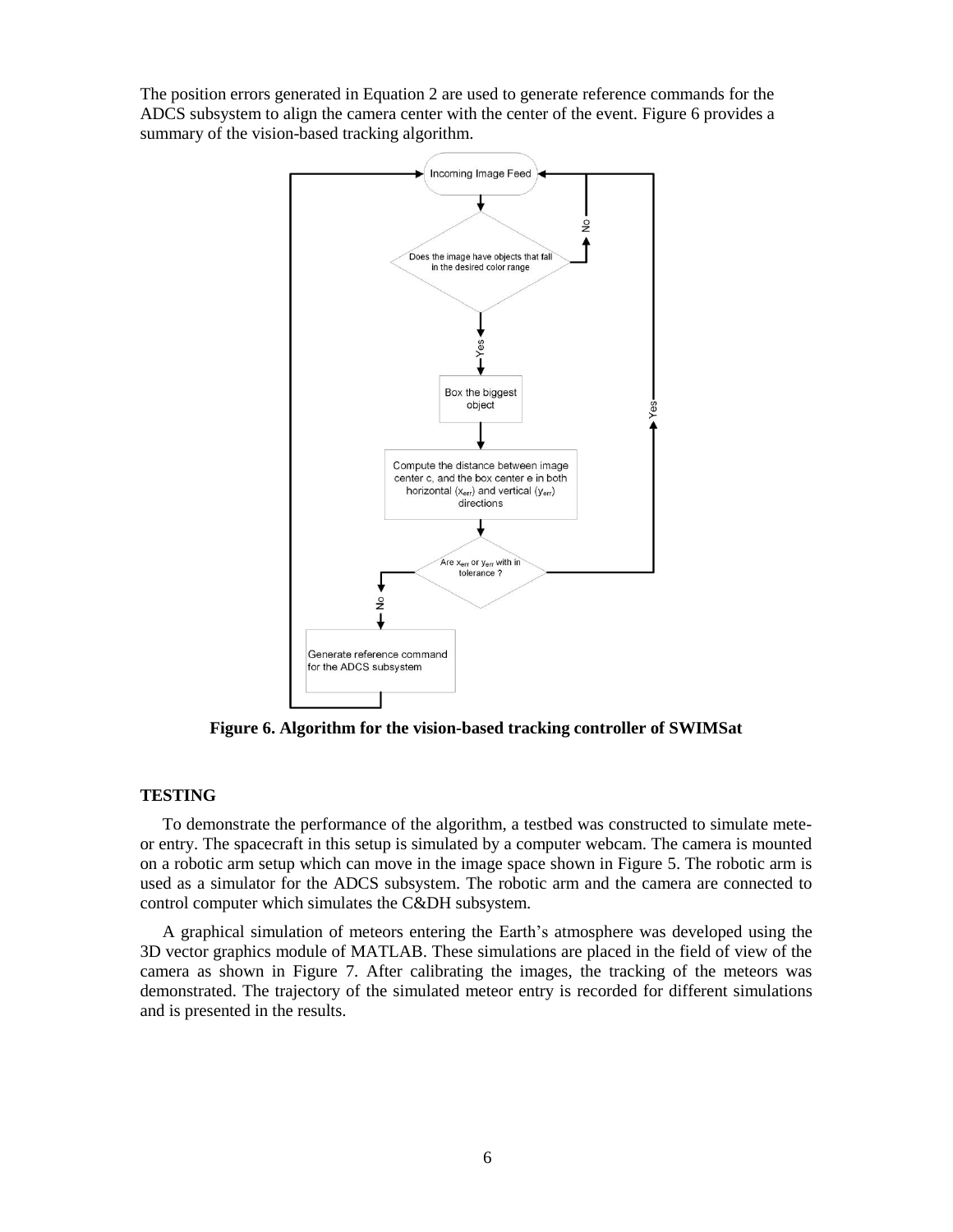

**Figure 7. Setup of the algorithm demonstration testbed**

*Controller design.* As mentioned above, the ADCS of SWIMSat was simulated by a robotic arm, which has 2 degrees of freedom: a pan angle (*θ*) and a tilt angle (*ϕ*) along the camera *x* and *y*-axis respectively. A PID control law is developed by using the position error feedback from the camera to track the meteor event simulation. The implemented control law for the pan and tilt angles are shown in Equations 3 and 4 respectively. Where the  $K_p$ ,  $K_i$  and  $K_d$  represent the proportional, integral, and derivative gains respectively. Due to the similarity of all the degrees of freedom on the robotic arm equal gains were used for both the pan and tilt motion as captured by Equations (3) and (4). These angles are then sent to the robotic arm system to align the camera center with the center of the detected event.

$$
\theta = -K_p x_{err} - K_i \int_0^t x_{err} dt - K_d \dot{x}_{err}
$$
 (3)

$$
\emptyset = -K_p y_{err} - K_i \int_0^t y_{err} dt - K_d \dot{y}_{err}
$$
\n(4)

*Demonstration*. The performance of the vision tracking algorithm was demonstrated on the testbed described above. The HSV bounds described in Equation 1 were found by calibrating the camera to detect the spectrum of the simulated meteors. Then the control gains in Equations 3 and 4 were found by adjusting the gains to obtain a smooth response. Table 1 presents the parameters used during the demonstration.

| Parameter                    | Description    |
|------------------------------|----------------|
| $(h_{min, S_{min}, v_{min})$ | (0, 0, 254)    |
| $(h_{max, S_{max}, v_{max})$ | (172, 14, 255) |
| $K_{\mathbf{p}}$             |                |
| Κ,                           | 0.05           |
|                              | 0.5            |

**Table 1. Parameters used for the algorithm demonstration.**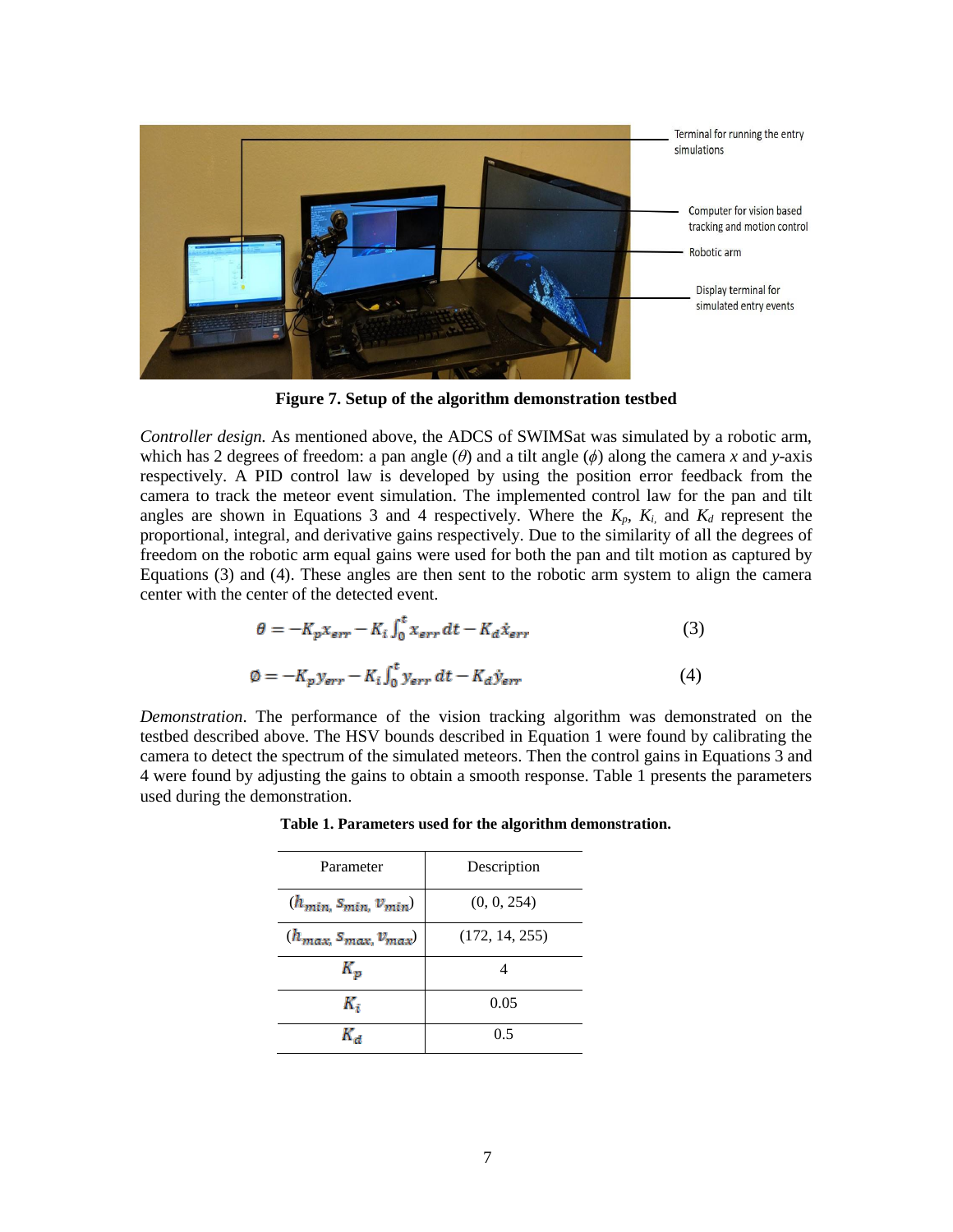The algorithm is demonstrated for 2 cases: when the object detected is stationary, and when the object detected is moving. In both cases, the position of the detected event relative to the center of the camera is recorded dynamically. The recorded results are presented in the next section.

#### **RESULTS**

As described in the previous section, two simulations were run: to demonstrate stationary and motion tracking. The error coordinates that specify the relative position of the event with respect to the image center are given by Equation 2, along with the magnitude of the error (*E*) given by Equation 5 as

$$
E = \sqrt{x_{err}^2 + y_{err}^2} \tag{5}
$$

*Stationary object tracking*. In the first simulation, the meteor is held fixed on the display, and the robotic arm, based on the feedback from the camera, tries to align the center of the camera to the fixed location. The result of this tracking is shown in Figure 8.





As seen here in Figure 8, the event starts at a different location than the screen center, and the controller aligns the two centers. A stable centering was achieved in about 2 seconds during which the tracking error was reduced below 1 pixel as shown in Figure 9.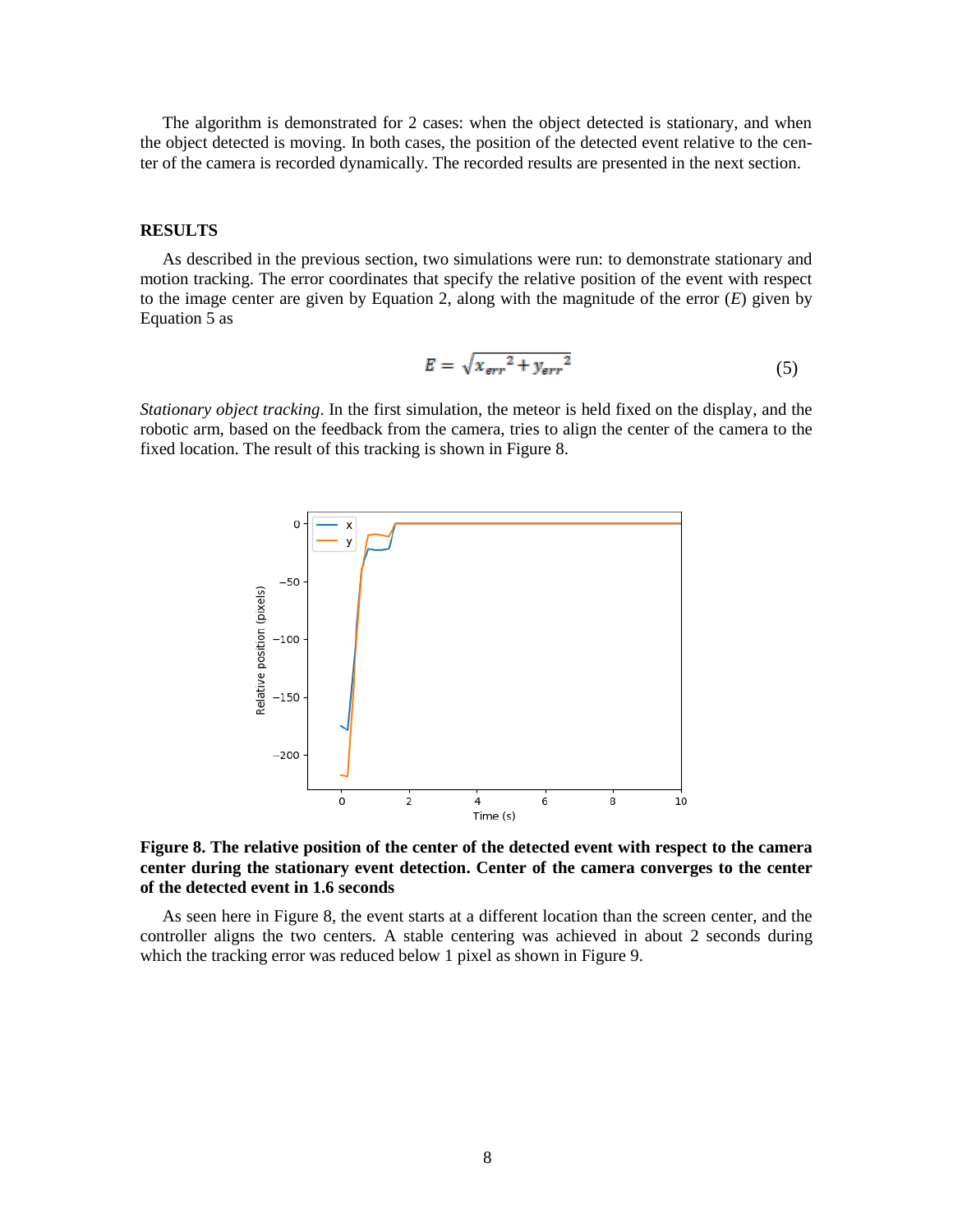

**Figure 9. The magnitude of the tracking error. The tracking error is reduced in 1.6 seconds.**

*Moving object tracking*. In the second simulation, the meteors appear randomly and move on the display monitor, while the robotic arm tries to align the center of the camera to the moving object. The results of this tracking are shown in Figure 10.



**Figure 10. The relative position of the center of the detected event relative to the camera center in the moving event detection. A slight overshoot was observed, and the centers were aligned in 2.6 seconds.**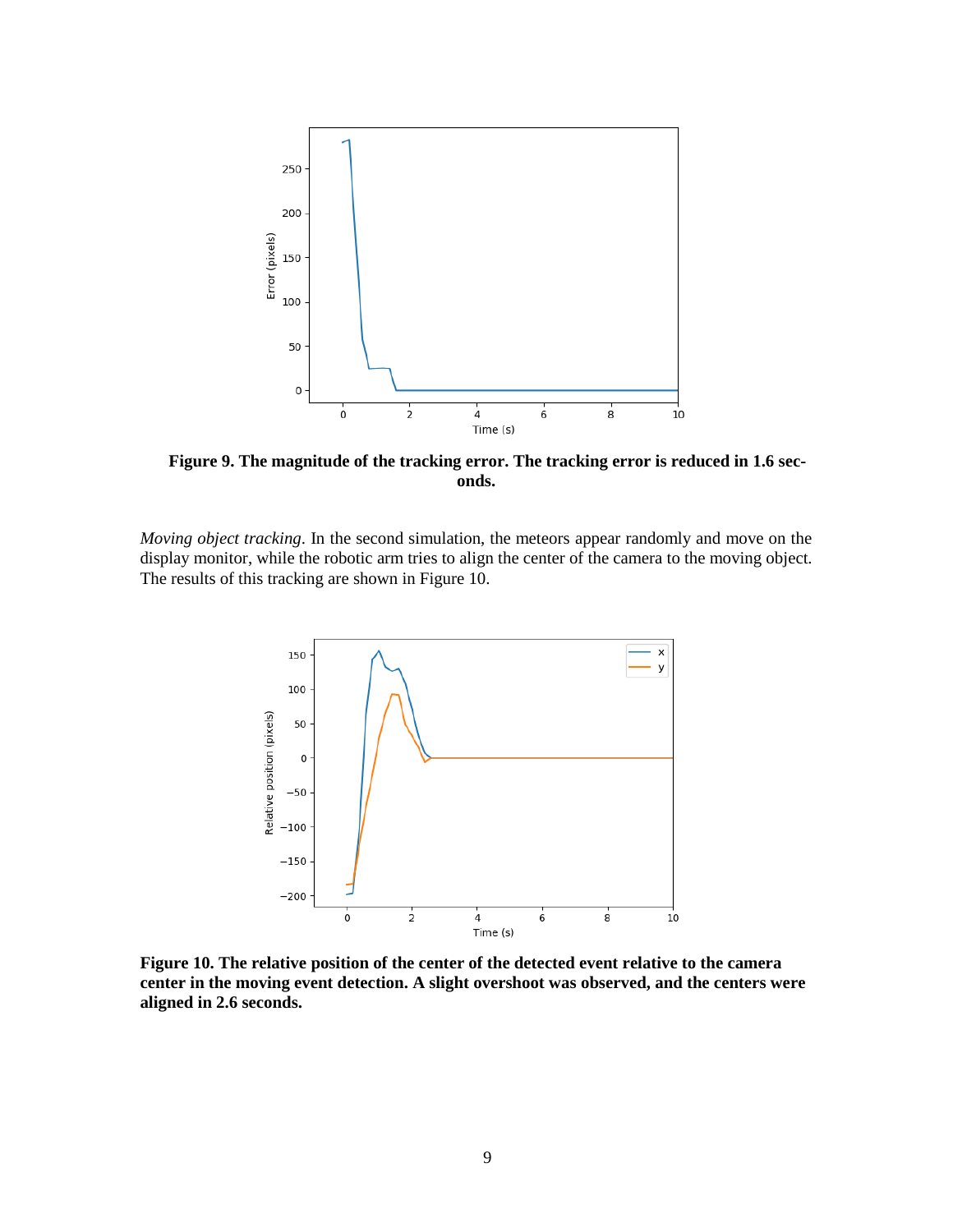As seen here in Figure 10, once the event was detected, the controller aligned the center of the camera with the center of the event within 3 seconds. The stable centering with a tracking error less than 1 pixel was achieved during this time, as shown in Figure 11.



**Figure 11. The magnitude of the tracking error. The controller settles down to a stability of about 20 pixels in 3 seconds.**

#### **CONCLUSION**

In this work, we presented a vision-based tracking system that was developed for tracking objects from space. The tracking method developed will be used by SWIMSat (Space-based Wide-angle Imaging of Meteors Satellite) which is a Low Earth orbit (LEO) based 3U CubeSat. The SWIMSat mission uses a wide field of view imaging system to observe the Earth during the nighttime for atmospheric entry events. The camera is placed on the long axis of the spacecraft so that the earth observation is achieved with Nadir pointing. While monitoring the Earth, the SWIMSat uses an onboard image processing to detect meteors by isolating the pixels of the fiery trail of a meteor on its entry. Once detected, SWIMSat uses its onboard reaction wheels to point itself towards the direction of the entering meteor and track its trajectory. The performance of the tracking system was demonstrated by constructing a testbed with standard parts such as a webcam, laptop, and a robotic arm. The webcam simulates the payload of the SWIMSat, spacecraft while the robotic arm simulates its attitude control system. The image processing is done on the laptop which acts as the onboard computer. The entry of meteors was simulated by a computer-based simulation. Once the event is detected by the camera, the robotic arm tries to keep the camera focused on the trajectory of the event being observed by employing a PID control law to track the meteor.

The results suggest a successful demonstration of the tracking algorithm, where the controller was able to achieve a stable tracking within 3 seconds, with a tracking error of less than 1 pixel. The results show promise that such a tracking system can indeed enable SWIMSat to detect and track reentry events. The results of this work demonstrate achieving the minimum requirements for SWIMSat. However, efforts are being made to improve the functionality of the algorithm. Having implemented a simple tracking system, the algorithm can be improved by capturing the dynamics of the reentry process of a meteor. The algorithm can also be advanced to detect the signatures of the entry event to provide further compositional insight into the entering object.